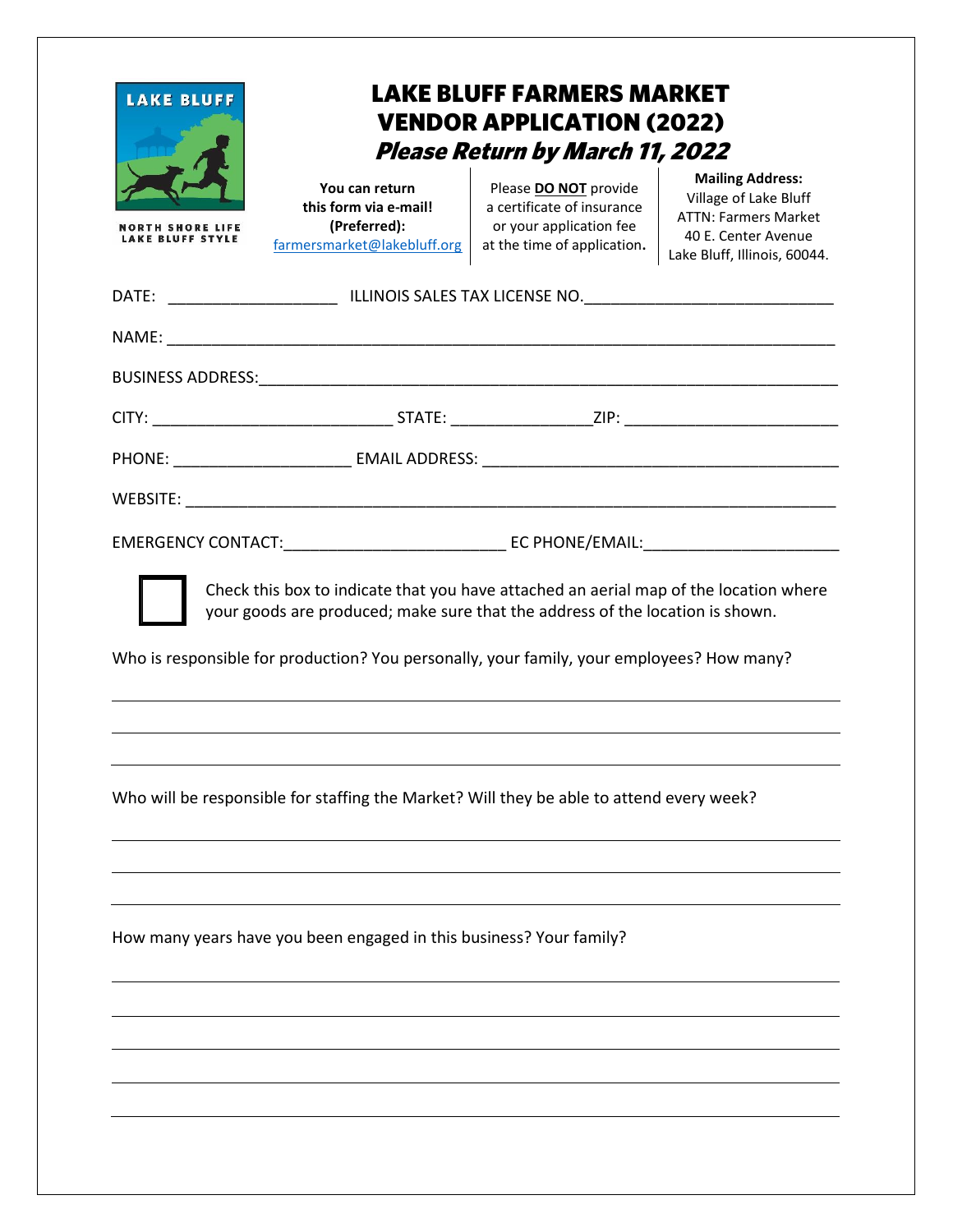Please provide a brief summary of the history of your business:

Do you participate in other Farmers Markets? If yes, please provide a list of the markets you participate in:

Please provide a brief explanation of your market setup regarding usage of a vehicle and/or a source of power (If possible, please submit a picture of your market setup attached with your application):